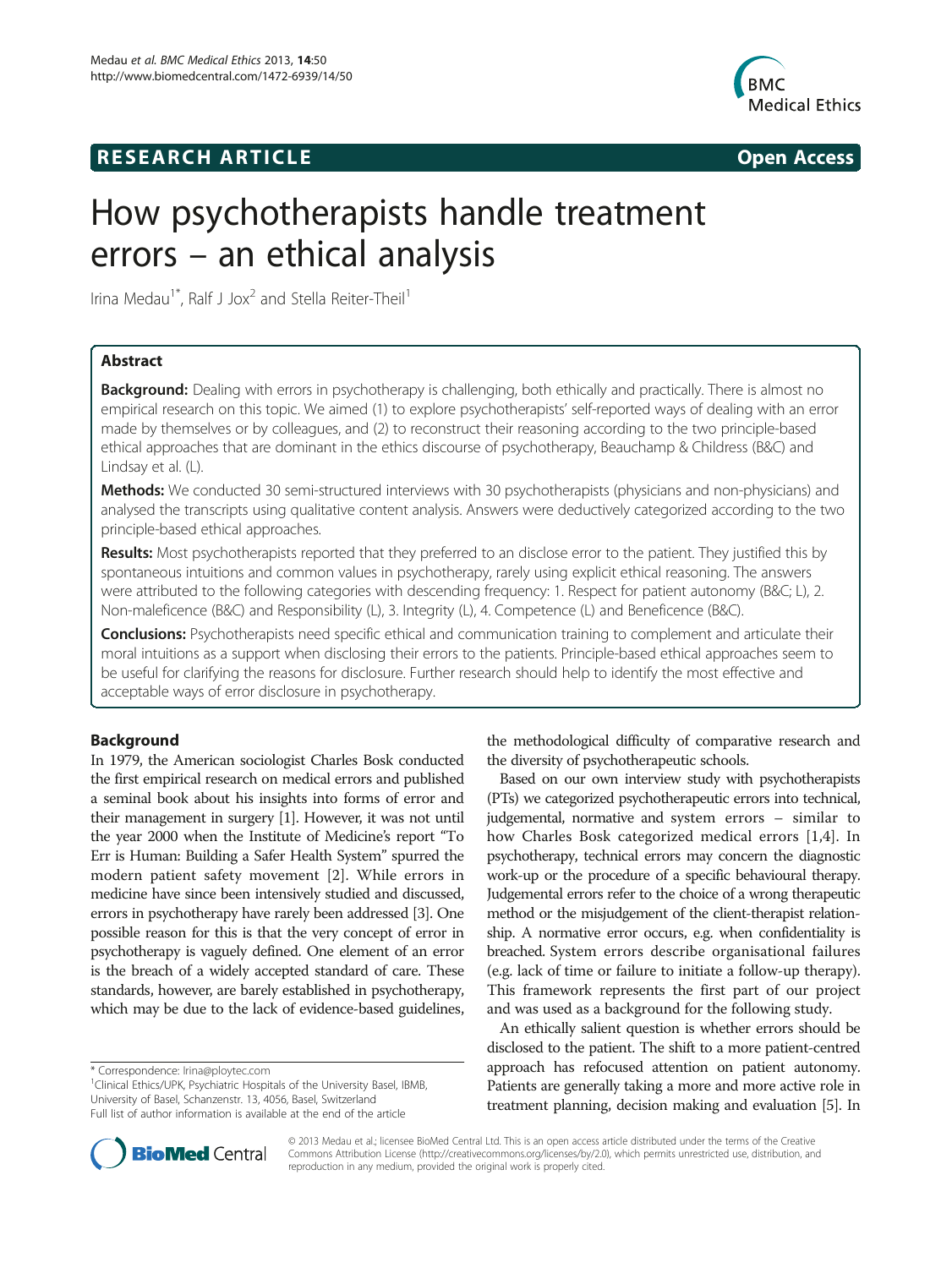medical ethics, the patient's "right to truth" has been firmly established and grounded mainly in the respect for patient autonomy, the harm of dishonesty, the necessity of informed consent for follow-up care and the importance of trust for any health care delivery [\[6\]](#page-7-0). Yet, the obligation to tell the truth may collide with the duty to minimize harm if truth telling itself will almost certainly lead to severe damage and undermine the treatment effect. This may particularly be the case in mentally ill patients [[7](#page-7-0)]. For these specific situations a "therapeutic privilege" to hide the truth has been discussed [\[8](#page-7-0)]. This position however is now largely discredited as a form of unjustified paternalism. Even if medical information about diagnosis or prognosis may be delayed in exceptional circumstances, the therapeutic privilege does not apply to the error disclosure because the patient's right to truth is held to be even stronger if he has been harmed by the professional [\[9,10\]](#page-7-0).

The same arguments for error disclosure apply to psychotherapy, yet PTs may fear a disruption of the therapeutic relationship, a breakdown of the therapy or even serious harm to the patient like suicide. The ethical analysis and conclusion about the question whether to disclose errors in psychotherapy or not critically depends on the underlying ethical theory. In deontological theories, especially in Kantian ethics, the duty of truthfulness is very powerful, and lying will violate Kant's Categorical Imperative [[11\]](#page-7-0). Consequentialism, however, evaluates actions only according to their likely consequences, classically whether they maximize happiness in the world. In this view, lies and deception may be ethically legitimate, and the question of error disclosure will depend on the anticipated consequences in a given case. Empirical research on medical errors supports open disclosure [[5\]](#page-7-0), but studies also show that the consequences depend on the way the error is communicated [[12-14](#page-7-0)].

The second key topic discussed here is the management of errors made by colleagues. Professional codes of ethics for psychotherapists (e.g. of the British Association for Counselling and Psychotherapy or the Professional Association of German Psychologists BDP) do not refer to errors. However, they do emphasise the duty to exercise objectivity towards colleagues. Objectivity and collegiality seem to play an important role when handling errors, and psychotherapists are particularly unsure of how to manage such situations [[15\]](#page-7-0).

The moral judgement and practical management of one's own errors and those of colleagues is influenced by the ethical culture of the profession. Which one can we expect of psychotherapy? In professional psychotherapeutic guidelines and codes of conduct, the management of errors is not explicitly mentioned, yet the Principles of Biomedical Ethics formulated by the Beauchamp & Childress (B&C) [[16\]](#page-7-0) have been welcomed as a guide in psychotherapy [\[17](#page-7-0)]. They are part of the curricula for

trainee psychotherapists and referred to in different professional codes. The principlist approach is based on common-sense morality and consists of four duties: respect for autonomy, non-maleficience, beneficence and justice. Lindsay et al. (L) formulated a modified set of ethical principles and specifically aim to account for the ethical requirements that psychologists (and other practitioners) face in psychotherapy in Europe: respect, competence, responsibility and integrity [[18,19](#page-7-0)]. Each of these principles is reflected in a statement of relevant values and a set of specific standards. Respect is divided into general respect, privacy, informed consent and confidentiality. The principle of competence describes ethical awareness and knowledge. Knowing the limits of one's own competence and taking advanced training are also subsumed under this principle. The principle of integrity describes recognition of professional limitations through self-reflection, honesty and accuracy. Also included are describing one's own qualification accurately and the obligation to comment on colleagues' actions if they seem wrong. The principle of responsibility calls for the best possible treatment and the avoidance of harm.

Whilst both approaches readily overlap in certain areas, they diverge in others. In contrast to the medical case studies in the work of B&C, L use examples from psychotherapy. The Lindsay approach has been adopted by the Meta-Code of Ethics of the European Federation of Professional Psychological Associations [[20](#page-7-0)]. Moreover, the Code of Ethics and Conduct of the British Psychological Society (BPS) and the German "Bund Deutscher Psychologinnen und Psychologen" introduce the Lindsay principles [\[21\]](#page-7-0).

Medical studies showing beneficial consequences of the honest disclosure of an error encourages the development of ethically sound error management standards. As a first step in this direction, we conducted an interview-based study with psychotherapists and aimed to explore:

- 1. PTs' preferred ways of dealing with an error made by themselves and/or by a colleague;
- 2. PTs' reasons for their preferred course of action in the light of the two existing principle-based ethical approaches (B&C and L);
- 3. Ethically sound recommendations for handling errors in psychotherapy through discussion.

## Methods

## Setting

We chose a qualitative design due to the exploratory nature of our first two research questions and the need for in-depth insights into subjective perspectives [[22](#page-7-0)]. Data were collected using semi-structured interviews with PTs working in the greater area of Berlin, Germany. Ethical approval was obtained from the ethics committee of the local PT trade association.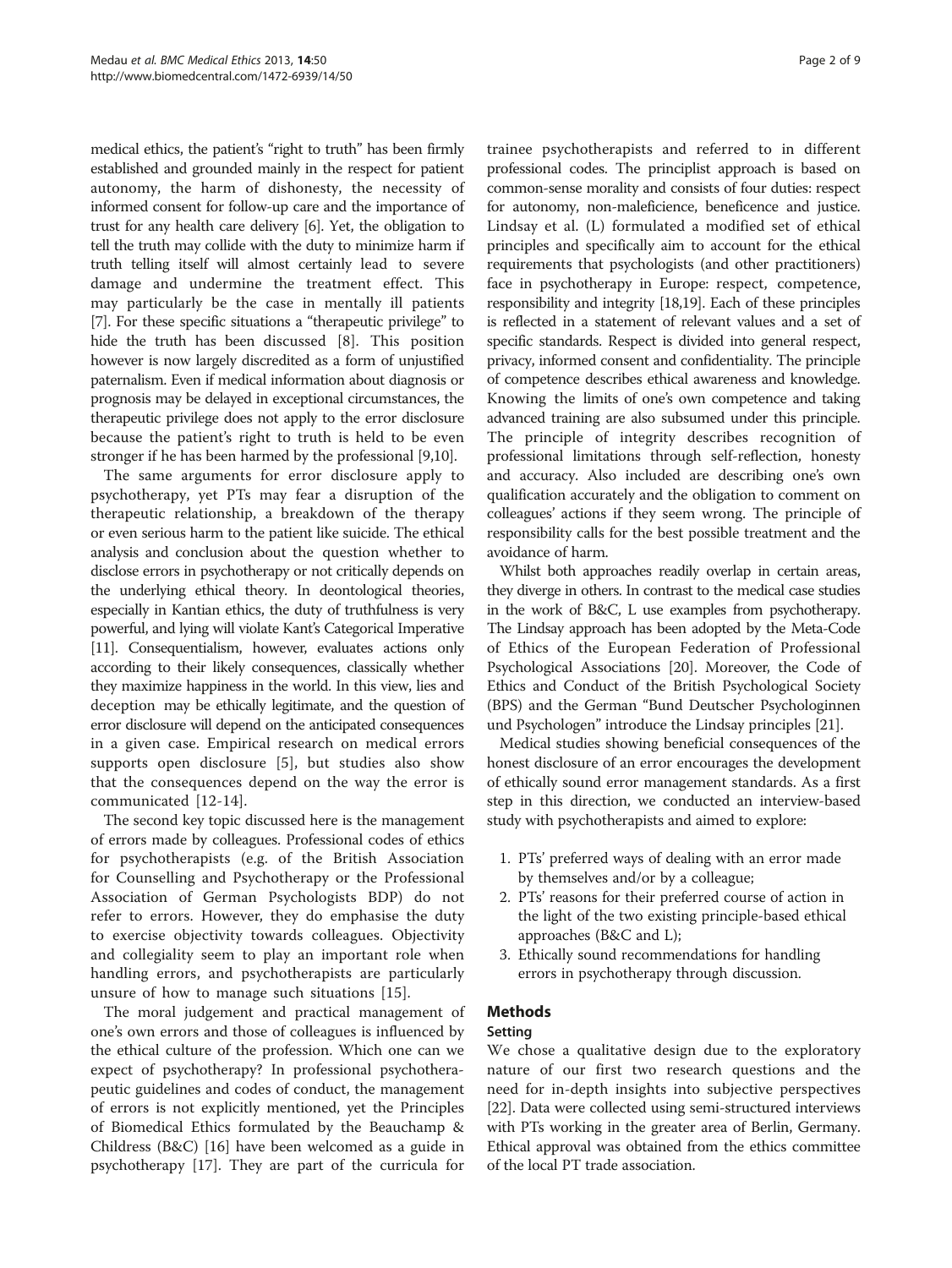#### Sample

Using a list of accredited supervisors from the national psychotherapist association, 35 PTs, (physicians/psychiatrists or psychologists working as PTs) were contacted for interviews. Snowballing enabled further contacts. Data collection was stopped with theoretical saturation, i.e. when interviews were not adding any further insights. Stratified cluster sampling ensured that the most common types of psychotherapy (psychoanalysis, cognitive-behavioural and client-centred therapy) were included. Five PTs declined to be interviewed due to time pressures. The final sample size was 30. The response rate was 85%.

#### Data collection

Based on literature searches (PubMed, Medline, PsychInfo, ETHMED, Bioethicsline) and two co-authors' own experiences as practicing PTs, a problem-centred interview guide was developed. After a revision process by five experts in qualitative research, psychotherapy, law and forensic medicine, it was tested in a preliminary study with psychotherapy trainees. Three main topics surfaced: 1. Categorisation of errors, 2. Management of errors, and, 3. Ethical approach towards error disclosure. This paper reports on the latter of the three [[4,23](#page-7-0)].

All interviews were conducted by the same interviewer (first author, MSc Psych, trained cognitive-behavioural therapist), took place in the psychotherapists' offices and lasted approximately one hour. Prior to the interview the participants signed a consent form and were assured anonymity. In order to focus the PTs on the topic, an operationalized definition of error from the German management handbook for PTs was read out. It translates: "An error is defined as inappropriate conduct during therapy or an incorrect diagnosis or a false indication, contrary to currently accepted guidelines or standards. An error can also violate basic rules of therapeutic behaviour towards the patient." [[24](#page-7-0)]. This was followed by the interview questions using a semi-structured interview approach. The audio-recordings were transcribed verbatim and transcripts were anonymized.

#### Analysis and categories

For the analysis of the transcripts we used qualitative content analysis according to Mayring [[25\]](#page-7-0). This is a commonly applied framework approach of systematic, rule-guided text analysis and tries to preserve some methodological strengths of quantitative content analysis extending them to a concept of qualitative procedure. Data were categorized according to a mixed inductive and deductive coding scheme. The inductive coding focused on the PT's disclosure and management of error. We categorized participants' answers according to the two sets of principles of B&C and L. This involved the reconstruction and clarification of the observed

empirical phenomena of interest by articulating implicit assumptions and underlying meaningful components in explicit ethical terms. This is a type of qualitative approach used in medical ethics research [[26](#page-7-0)]. To enhance reliability, a second coder (psychologist trained in qualitative analysis) analysed 40% of the text material that was randomly selected and matched it with the first coder. The inter-coder reliability was 0.93. Coding was supported by the software MAXqda 2001 (VERBI GmbH Berlin).

#### Results

Among the 30 PTs taking part in the interviews, 21 were psychologists, seven physicians (psychiatrists) and two social workers (see Table 1). The distribution of gender (female/male: 2/1) and profession (psychologists/ psychiatrists: 3/1) reflects the distribution in the German PT population [\[27](#page-7-0)]. The three main psychotherapy approaches were represented: 11 psychoanalysts, 16 cognitive-behavioural therapists, and 3 client-centred therapists. Furthermore, 18 were also qualified as supervisors of other therapists.

The majority of PTs reported a practice of disclosing their errors ( $n = 26/30$ ). They justified this mainly by saying that this improves the therapeutic relationship and allows role model learning for the patient. Their main reason for not disclosing errors was the fear that the patient may cease therapy, leading to harm and a reduced chance of recovery from the mental illness. With respect to errors made by colleagues, the majority of therapists reported that they would take action (see Figure [1\)](#page-3-0).

In this study PTs mainly reported their own experiences to explain their error management. When asked about theoretical, especially ethical grounds for their actions, they described relying on intuition or personal values. Directly asked about their ethical training and knowledge, they often stated uncertain or rudimentary training. The majority mentioned a need for further ethical training. In a second step the answers concerning ethical considerations about

|  |  |  | Table 1 Demographic information of interviewed PTs |  |
|--|--|--|----------------------------------------------------|--|
|--|--|--|----------------------------------------------------|--|

|                              | Characteristic  | Data     |
|------------------------------|-----------------|----------|
| Gender (n)                   | Male            | 9        |
|                              | Female          | 21       |
| Age (years)                  | Mean/Median     | 45/46    |
|                              | <b>SD</b>       | 11       |
|                              | Range           | 28-70    |
| Professional setting (n)     | Outpatient care | 20       |
|                              | Inpatient care  | 10       |
| Practical experience (years) | Mean/Median     | 18/18    |
|                              | <b>SD</b>       | 12       |
|                              | Range           | $3 - 40$ |

Legend: SD standard deviation.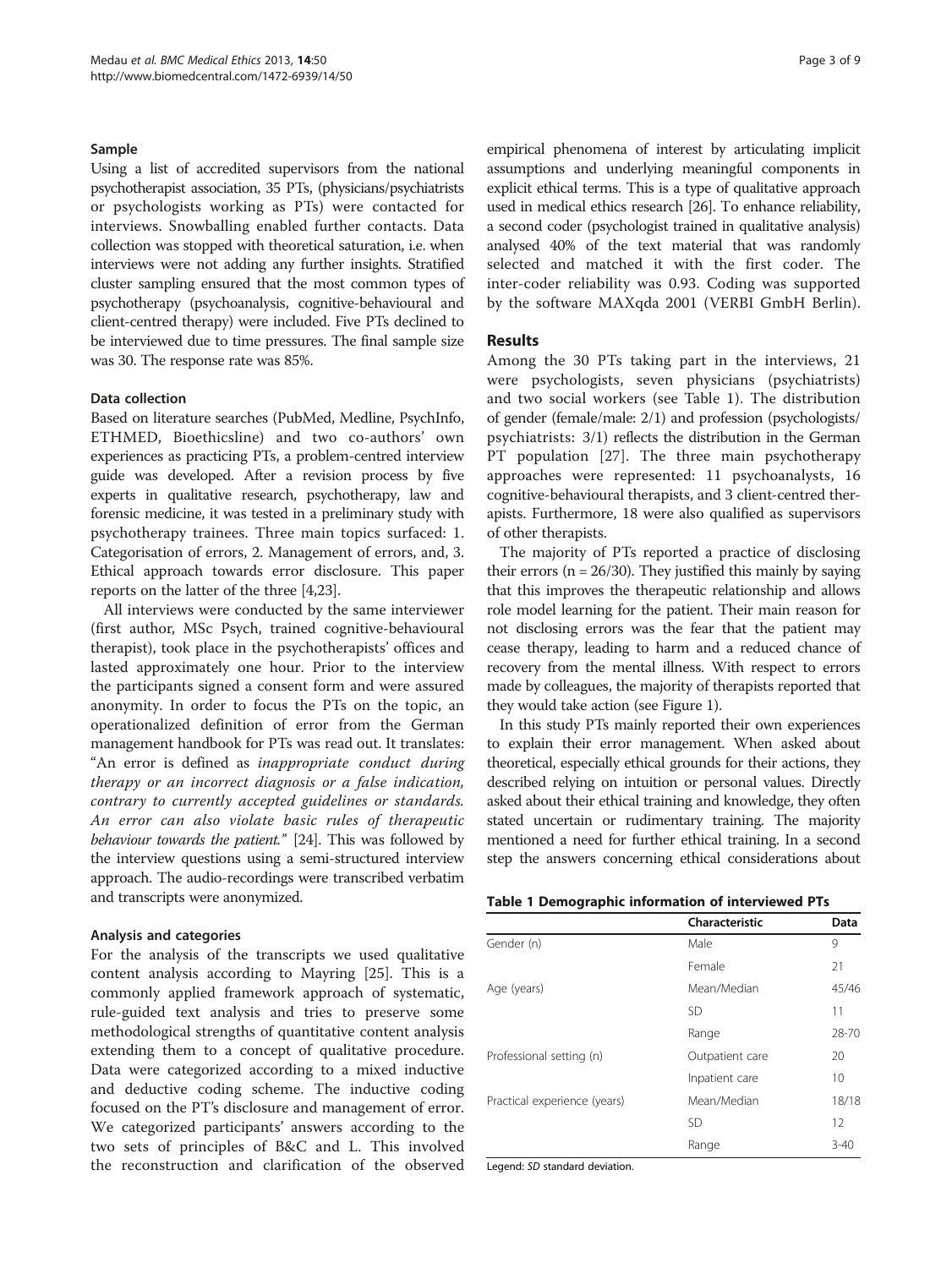<span id="page-3-0"></span>

error management were categorized according to the principles of Beauchamp and Childress and Lindsay et al. (Figure 2).

Most commonly the PTs referred to the category respect (for autonomy) (L, B&C). Several PTs stated that they would like to be informed about errors themselves. Furthermore they referred to integrity – e.g. by characterising error disclosure by the values of honesty and openness towards the patient. Enabling therapy to continue by disclosing an error was categorized under the principles of beneficence (B&C) and competence (L). Many PTs considered error disclosure to be a potential risk of harm, which falls under the principles of non-maleficence (B&C) or responsibility (L). Nearly all of the interviewed PTs emphasized their positive experiences in disclosing errors to their patients. Most PTs said that disclosing an error also meant apologising.

## **Examples<sup>a</sup>**

"I had rather positive experiences (with disclosure)… Contrary to previous fears, disclosure did not lead to a breach of trust, instead I experienced the opposite..."  $(T7)^{6}$ .



ethical justification was given. Non-disclosure was only mentioned with reference to Nonmaleficience or Responsibility ( $n = 4$ ).

In one example a psychoanalyst reports about an error concerning counter transference; the redirection of one's own feelings on the patient, a typical psychoanalytic technique. In this example it can be seen that the psychoanalyst believes there is a difference between psychotherapeutic schools in their attitudes towards disclosing errors:

"I can tell you an example, when I treated a patient wrongly. This patient made me furious and I reacted in an unfriendly manner, which I felt was an error (…). In this case I couldn't talk about the situation immediately… I could only talk about the situation one year later. This is a huge difference to CBT [cognitive-behavioural therapy] therapists (…) where this could have been dealt with immediately. I see things and keep them in mind, but decide when and how to talk about them. (T3, psychoanalyst, psychologist)."

In another example, a psychoanalyst reported disclosing errors immediately and directly when talking about a judgemental error. In this example there is no difference between psychotherapeutic schools in terms of when an error is disclosed.

"Sometimes you tend to overstrain a patient. When I notice this during the session, I will disclose the error immediately. And when I notice it later, I will start the next session by saying that I have to tell you something important…. I will take responsibility for the error and apologize…" (T13, psychoanalyst, psychologist)

For more examples see Table [2](#page-4-0).

# Participants' statements on managing the errors of colleagues

"Consequences of errors: not referring patients [to that therapist] anymore and spreading that news or even reporting the therapist to the professional association." (T3, psychoanalyst, psychologist).

"I would want to protect the patient. As a consequence of an error I talk directly to colleagues, and if necessary, I would certainly deal with the error at a higher level. An error should have consequences. However, first I would talk to the colleague personally." (T6, CBT, psychiatrist).

The category of non-maleficence was used when PTs described how they prevented harm resulting from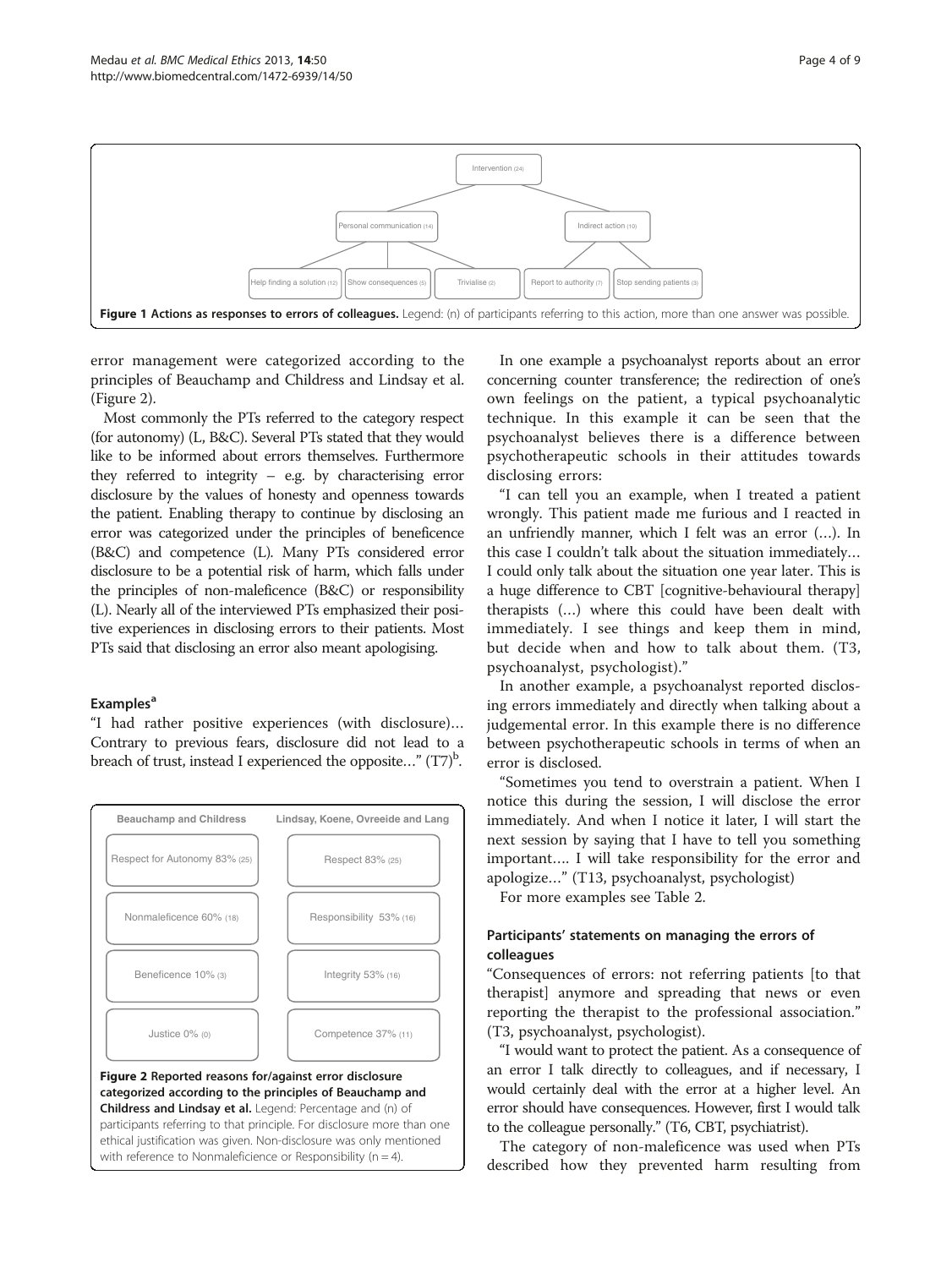| Examples categorized according to the principles<br>of Beauchamp and Childress                                                                                                                                                                                                                                                                                                                                                                                 | Examples categorized according to the principles<br>of Lindsay et al.                                                                                                                                                  |  |
|----------------------------------------------------------------------------------------------------------------------------------------------------------------------------------------------------------------------------------------------------------------------------------------------------------------------------------------------------------------------------------------------------------------------------------------------------------------|------------------------------------------------------------------------------------------------------------------------------------------------------------------------------------------------------------------------|--|
| <b>Respect for Autonomy</b>                                                                                                                                                                                                                                                                                                                                                                                                                                    | Respect <sup>d</sup>                                                                                                                                                                                                   |  |
| "The autonomy of the patient is relevant: Can I tell my patient about the error?<br>What do I risk? Things like termination of therapy But I can't live with "not<br>telling" the patient. It's always about treating others, as you would like to be<br>treated yourself (). This would be a short form of my ethical belief: I do<br>not want to be patronized or stigmatizedI want to be treated autonomously"<br>$(T4, \text{CBT}, \text{psychologist})^c$ | "Respect in treating patients, e.g. not judging them, their<br>decisions - especially when disclosing an error."<br>(T23, psychoanalyst, psychiatrist)                                                                 |  |
| Non-maleficence                                                                                                                                                                                                                                                                                                                                                                                                                                                | <b>Responsibility</b>                                                                                                                                                                                                  |  |
| "I would be inclined to tell the patient (about the error) But there are a few<br>patients, particularly in psychiatry, when I prefer to not talk about an error. For<br>example when a patient suffers from delusions" (T12, CBT, psychiatrist)                                                                                                                                                                                                               | "I will take responsibility for the error, apologize and<br>express my regret. This has always raised a lot of positive<br>reactions" (T7, client-centred therapist, psychologist)                                     |  |
| <b>Beneficence</b>                                                                                                                                                                                                                                                                                                                                                                                                                                             | (Professional) Competence                                                                                                                                                                                              |  |
| "The patient can benefit from me disclosing an error. They know they can<br>trust me and it is not their fault if therapy does not work. A common error in<br>my opinion is blaming patients for therapy failures." (T22, CBT, psychologist)                                                                                                                                                                                                                   | "A common error ([is]) when therapists don't know their<br>limits. When therapists treat patients without having the<br>necessary background knowledge or professional training"<br>(T15, psychoanalyst, psychologist) |  |
| Justice                                                                                                                                                                                                                                                                                                                                                                                                                                                        | <b>Integrity<sup>e</sup></b>                                                                                                                                                                                           |  |
| This category was not coded                                                                                                                                                                                                                                                                                                                                                                                                                                    | "Integrity – this is to not misuse one's position of power<br>Integrity also means transparency. Taking this into account,<br>I think there is a duty of disclosure" (T4, CBT, psychiatrist)                           |  |

<span id="page-4-0"></span>Table 2 Example statements on the reaction to one's own errors and ethical reconstruction

errors of colleagues. Both quotes could also be assigned to the Lindsay principle of responsibility.

#### Application of ethical principles

The partial overlap of the two principle-based approaches (B&C, L) is mirrored by the results. Evidently, the same PTs' statements could be categorized both under the principle of respect for autonomy (B&C) and under the principle of respect according to L. Responsibility (L) seems to overlap with the more general principle of non-maleficence (B&C) [[16\]](#page-7-0), both in relation to protecting the patient from harm. Similarly, the principle of competence (L) reflects the intention to benefit the patient (beneficence; B&C). The principle of integrity (L) was categorized several times; it functions as an additional category for analysing the PTs' reasoning when managing errors. No reference could be found in the interview transcripts to fairness (B&C). In conclusion, the data provide a limited fit to the approach of B&C; the matching is improved by the supplementation of the more specific principles of L, especially regarding the additional principle of the psychotherapist's integrity.

# **Discussion**

#### Error disclosure

According to our PTs, disclosing errors mainly results in a positive outcome. This lends weight to the importance of the duty to disclose errors and supports findings within medical literature [\[13\]](#page-7-0). The warning that concealment of an error can lead to irreversible disturbances in the psychotherapeutic relationship, rendering further treatment complicated or impossible [\[28](#page-7-0)], is consistent with the reported experiences of the interviewed psychotherapists. Conversely, other authors suggested that disclosing errors could be distressing for the patient and that it may not be right in every clinical context [[28,29\]](#page-7-0) – a fear shared by our participants, even though (medical) studies do not support this finding.

Various ethical obligations such as respecting patient autonomy, enhancing their wellbeing and preventing harm coexist. The majority of the reasons the PTs gave to justify their handling of errors falls into one of two categories from the two principle-based ethical approaches [[16](#page-7-0)]. Most commonly, PTs referred to respect for autonomy (B&C)/respect (L) [\[16,18\]](#page-7-0). This corresponds with a deontological approach represented by ethical guidelines [\[30\]](#page-7-0) and the law. Some PTs argued that they would like to be informed about errors themselves referring to the "golden rule" or ethics of reciprocity in favour of a pro-disclosure approach.

The observation that PTs highly value the notion of respect for the patient is not surprising and this idea adopts the medical trend towards patient-centred treatment. Moreover, the idea of patient autonomy has been emphasized in psychotherapy from its conception and can be seen expressed in the movement of psycho-education [[28,31](#page-7-0)]. Another important justification given by the PTs who were pro error disclosure was integrity. The principle of integrity was often mentioned when talking about the asymmetry of the therapeutic relationship or referring to values of honesty and openness towards the patient.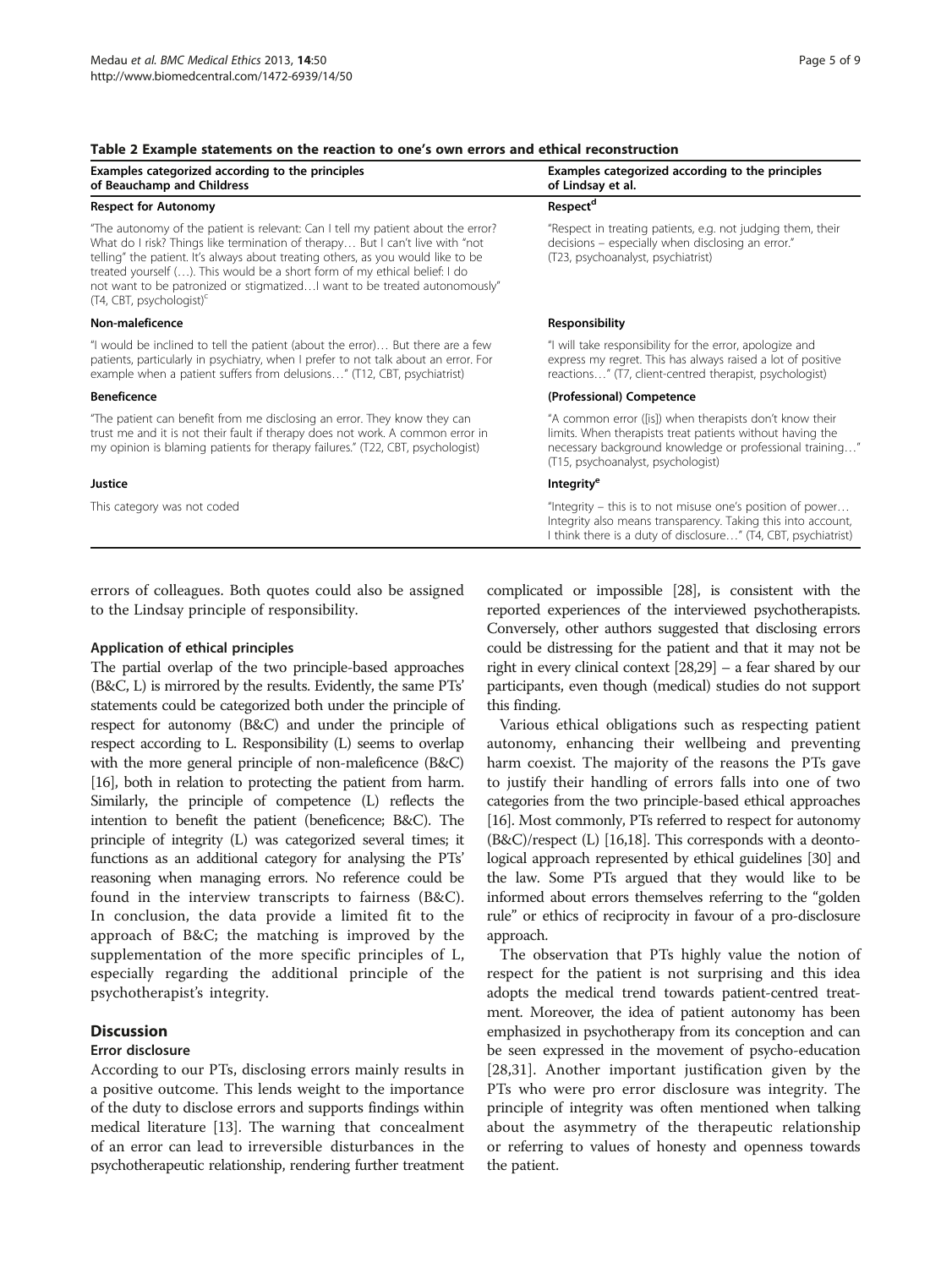Disclosing a treatment error can allay patients' fears of being responsible for a failure of the therapy. This reflects both, the principles of beneficence (B&C) and competence (L). Disclosure also provides the patient with the assurance and hope that further decisions will be made in his or her best interest [[32\]](#page-7-0). However, beneficence was addressed explicitly by very few PTs, which is an unexpected finding in the light of the caring motivation inherent in the psychotherapeutic profession. Given that beneficence and non-maleficence are both addressing patient interest and wellbeing, but from two opposing perspectives, this observation could be explained by the PTs focusing more on preventing the harm that errors mean for the patient.

In general, the duties of beneficence and non-maleficence mean evaluating the benefit-burden ratio throughout the therapy process, but especially at its beginning. This should be discussed with the patient as part of obtaining informed consent [\[33\]](#page-7-0). Our PTs voiced similar considerations for the phase after disclosure of a treatment error had taken place.

One key component of effective disclosure, as found in the medical error literature [[34\]](#page-7-0), is apologising for errors. This became evident in the answers of the PTs as well. Another important component is to enable steps to reverse the error or at least mitigate negative consequences for the patient. Accordingly, PTs in this study emphasized their endeavour to make the best out of an error. For example, an error could be used to adjust the treatment approach. Reversing an error may help to maintain a positive relationship with the patient [[35\]](#page-7-0) and this seemed to be highly important to our interviewees. This may explain the frequent statements referring to non-maleficence (B&C) or responsibility (L). The concept of error reversibility is central for the conviction that error disclosure is helpful. The principle of non-maleficence (B&C) has been prevalent in medicine since the outset. Psychotherapy has taken longer to adopting this notion; however, the PTs also considered that error disclosure could lead to the patient discontinuing the therapy with possible harmful effects. Therefore, error disclosure may be discussed under the notion of "therapeutic privilege" [\[8](#page-7-0)]. Similar to the interviewed PT who advocated non-disclosure for patients with delusions, we can find a few examples in the literature where patients with poor insight, especially in cases of psychotic disease, are treated in this way [\[36\]](#page-7-0). However, the ethical justification of a "therapeutic privilege" is markedly weaker in error disclosure than in handling the information about diagnosis and prognosis in general. This is because a patient who has been wronged has a special right to the truth about this wrongdoing.

On closer scrutiny, disclosure of errors in psychotherapy seems to be influenced by further factors – again comparable to the medical literature [\[37\]](#page-7-0). For example, the PTs first wanted to know the patient's ability to cope with that information in order to make a decision whether to tell the patient about an error. Thus, an individual assessment considering the outcome of the disclosure and its benefit-harm balance was preferred. This reflects a consequentialist approach, aiming to deliver good and desirable outcomes. On the whole, we observe a mix of deontological and consequentialist reasoning in the PTs' decision making.

Interestingly, the interview data hardly revealed any differences in error management between therapists of different schools. Even though the therapists themselves expected a difference, they rather unanimously favoured disclosing errors. As exemplified in the quote above, psychoanalyst PTs work with rules of abstinence and (counter)-transference [\[38\]](#page-8-0). Disclosure at the wrong point of time (i.e. immediate) may go against the requirements of these concepts asking the PT to first reflect before taking any action including error disclosure or apology. However, when not talking about those "special cases", our psychoanalyst PTs still report disclosure of errors and apologizing for them. This topic warrants further research. It is possible that the PTs who took part in our study, were particularly interested and open-minded regarding the topic of error.

One main finding of this study is that the interviewed PTs emphasized their positive experiences in disclosing errors to patients. This supports Bienenstein and Rother [[29\]](#page-7-0) who conclude that the success of therapy depends less on the fact of whether an error was made or not, but on how the error was communicated and managed.

#### Responding to errors made by colleagues

In the analysis of the reported management of errors made by colleagues, the principles of non-maleficence (B&C) and responsibility (L) were found to be paramount. Similar to a medical study [[39](#page-8-0)], the PTs argued in favour of the discussion of errors with colleagues, especially targeted at collegial support. In medicine, studies found that this approach enables peer learning by seeing each other as role models [[39](#page-8-0)]. A similar range of considerations was found in our study.

The frequent reference to a character of integrity may reflect the significance of virtue ethics [\[39-41\]](#page-8-0) for individual orientation as a psychotherapist. It suggests that human qualities play an important role for the profession and personal virtues of (famous) psychotherapists might offer a general ethical orientation. However, this alone would probably fail to provide a precise direction of concrete action, especially when facing ethical dilemma. Therefore, different authors suggested that the approach of virtue ethics should only be used to compliment ethical standards [\[42\]](#page-8-0). So far, virtue ethics has rarely been part of professional guidelines or ethics codes. Furthering this approach could be fruitful, especially in relation to education or supervision.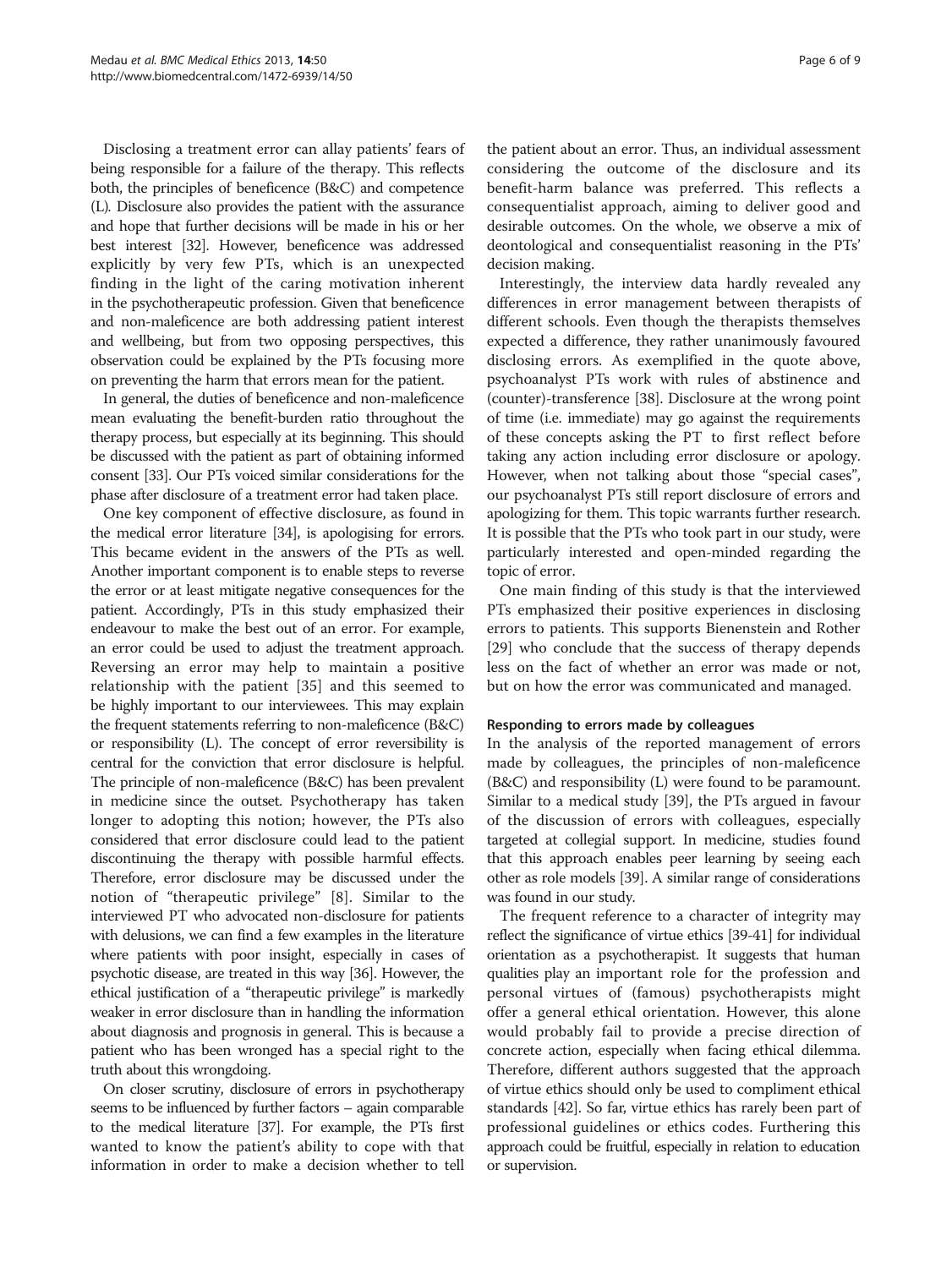Some of the interviewees reported experiences with colleagues who had refused to reflect upon their errors. Even though they felt the need to intervene in order to protect the patient, they appeared to be reluctant to question their colleagues' skills. Collegial loyalty seems to cause a conflict with the principle of responsibility [[18](#page-7-0)], although the duty to disclose misconduct or incompetence is ethically well-founded [[31](#page-7-0)]. This result is compatible with more general studies showing a significant difference between "should" and "would do". Research indicates that PTs "would" do less than they knew they "should" when confronted with unprofessional or unethical conduct on the part of colleagues [\[43\]](#page-8-0). A possible approach to solving this conflict mentioned in the literature was suggested in our interviews as well: initiating a personal contact with a colleague (or talking about the error in a trustworthy supervision environment) before taking any further steps. This would also comply with recommendations by various codes of ethics (e.g. American Psychological Association APA, BPS, BDP) [\[20](#page-7-0)]. Different ethical guidelines for psychologists require that psychologists who observe colleagues engaging in moral violations should try to address and resolve these informally in the first instance. Further action should only be taken, if this proves fruitless. However, the threshold to take further steps is high and the PTs in our study tend to avoid it. Besides professional loyalty, this may also be explained by wanting to avoid personal costs, fearing negative repercussions or having insufficient information about ethical guidelines [[15](#page-7-0)]. Research shows that professionals are most in danger of misconduct when those around them do not hold them accountable [\[15,28\]](#page-7-0). This means that PTs seem to be responsible for policing themselves and thus need a good understanding of ethical standards [[15,28\]](#page-7-0). Supervision, Balint groups and Morbidity-and-Mortality Conferences (medicine) can be used as model platforms for discussing the topic of errors in psychotherapy; even ethics consultation services could be asked for help, where established. Taking responsibility for each other within teams or institutions should be encouraged together with promoting transparency when it comes to errors. Additionally, options for therapists and/or patients like conciliation committees to mediate cases of error should increasingly be introduced [[28](#page-7-0)]. As one example the American Psychological Association (APA) offers such a committee [\[44\]](#page-8-0).

# Limitations of the study and outlook

Qualitative research methods have certain limitations. One disadvantage of the current design is that the data are not statistically representative. In addition, although two coders and an interdisciplinary panel were continuously involved in critical review, the coding process itself is open to subjectivity. Issues of validity arise because reported PT behaviour may not directly correlate with their real practice. Observational studies of the disclosure process (if possible) might afford higher validity, but such methods are not without their limitations. As a follow-up to this explorative research, studies investigating the patient's experience of the consequences of honest error disclosure may prove rewarding. Additionally, research exploring how ethical training could help PTs to successfully deal with errors appears promising.

# Conclusions

Clear ethical recommendations for the disclosure of psychotherapeutic errors have so far been lacking, especially due to the paucity of treatment standards and the little empirical research that is currently available in psychotherapy. Our findings support the views of different psychotherapeutic authors, that adequately disclosing an error has positive effects on the patient.

On the whole, the emphasis placed on respect for patient autonomy on the one hand and on preventing harm to patients on the other seems to give an ethically robust reference point. However, this is not a simple remedy for finding solutions. Clearly, the best ethical way forward for error disclosure seems to be considering the type of error made in combination with the personality (stability) of the patient. This implies tailoring each disclosure to the individual's situation for maximum effectiveness. This assumes that cases might be handled differently based on reasons such as the capacity of a patient to benefit from certain information. It also implies that professionals need to consider how to make information available to the patient in an empathic manner. This recommendation is in accordance with ethical PT behaviour according to several ethical manuals (e.g. American Psychological Association APA, BPS, BDP). It also corresponds to professional medical guidelines regarding the disclosure of bad news.

Further research is needed to investigate how such individual solutions could best be adjusted according to the situation and the individual patient and what the most effective and acceptable ways of error disclosure might be. It appears helpful to not only rely on intuitive, subjective feelings when seeking guidance, but to engage in explicit ethical reflection professionally. Training PTs in error management and ethics therefore is important.

When handling errors made by colleagues, insecurity and unease to take further steps often prevails – especially in severe cases. Thus, efforts should be taken to offer clearer guidance to PTs in such situations.

Of note were the rather unconfident responses of many PTs who could not rely on conceptual knowledge in relation to ethical principles and desired in-depth ethics training. An unanswered question remains as to whether national approaches/guidelines or cross-border activities will yield better support. The exchange of ideas and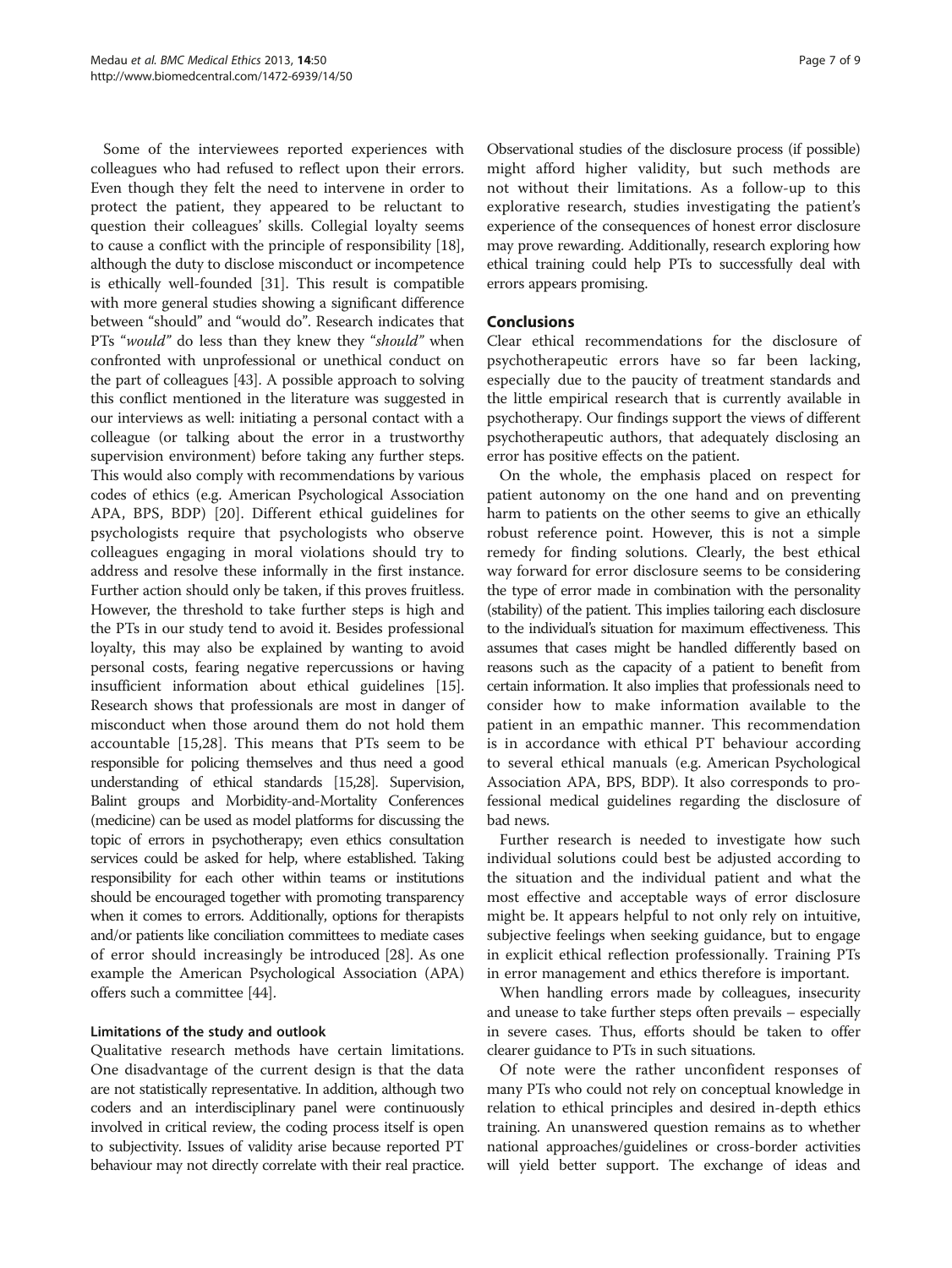<span id="page-7-0"></span>experiences is needed, and international debate could enrich such exchange.

#### **Endnotes**

<sup>a</sup>Translated literally from German by first author.

- <sup>b</sup>Interview Identification Number.
- <sup>c</sup>Interview Identification Number.

<sup>d</sup>The principle of respect by Lindsay et al. subsumes several forms of respect (including e.g. respect for autonomy). Therefore the quotes for autonomy categorized to the Beauchamp and Childress approach have been categorized here as well.

Besides quotes directly referring to integrity, the principle of Integrity was categorized when PTs referred to necessary positive characteristics of PTs (e.g. honesty).

#### Competing interests

The authors declare that they have no competing interests.

#### Authors' contributions

IM contributed to the conception and design of the study, carried out the interviews and interview analysis and drafted the manuscript. RJJ contributed to the analysis and interpretation of data and revised the manuscript. SRT contributed to the conception and design of the study, supervised the interview study and interview analysis and revised the manuscript. All authors read and approved the final manuscript.

#### Acknowledgements

We thank everybody who contributed to this research project, especially the interviewed PTs, the experts and research colloquium Medical and Health Ethics. Prof. Undine Lang, Director of Adult Psychiatry, UPK, Basel, provided scientific support. We are grateful to Rosanna Crombie for her encouragement and language support.

#### Author details

<sup>1</sup>Clinical Ethics/UPK, Psychiatric Hospitals of the University Basel, IBMB, University of Basel, Schanzenstr. 13, 4056, Basel, Switzerland. <sup>2</sup>History and Theory of Medicine, Institute of Ethics, Ludwig-Maximilians-University Munich, Munich, Germany.

#### Received: 7 June 2013 Accepted: 27 November 2013 Published: 9 December 2013

#### References

- 1. Bosk CL: Forgive and remember: managing medical failure. Chicago: The University of Chicago Press; 1979.
- 2. Kohn LT, Corrigan JM, Donaldson MS (Eds): To err is human: building a safer health system. Washington (D.C.): National Academy Press; 2000.
- 3. Foa EB, Emmelkamp PM: Failures in behaviour therapy. New York: Wiley; 1983.
- 4. Medau I, Jox R, Reiter-Theil S: Behandlungsfehler in der Psychotherapie: ein empirischer Beitrag zum Fehlerbegriff und seinen ethischen Aspekten [Treatment error in psychotherapy: an empirical contribution to the notion of error and its ethical aspects]. Ethik in der Medizin. in press.
- 5. Hebert PC: Disclosure of adverse events and errors in healthcare: an ethical perspective. Drug Saf 2001, 24(15):1095–1104.
- 6. Gallagher TH, Studdert D, Levinson W: Disclosing harmful medical errors to patients. N Engl J Med 2007, 356(26):2713–2719.
- 7. Richard C, Lajeunesse Y, Lussier M-T: Therapeutic privilege: between the ethics of lying and the practice of truth. J Med Ethics 2010, 36:353-357.
- 8. Heever vP: Pleading the defence of therapeutic priviledge. SAMJ 2005, 95(6):420–421.
- Hebert PC, Levin AV, Robertson G: Bioethics for clinicians: 23. Disclosure of medical error. Can Med Assoc J 2001, 164(4):509–513.
- 10. Bostick N, Sade R, McMahon J, Benjamin R: Report of the American Medical Association Council on Ethical and Judical Affairs: withholding

information from patients: rethinking the propriety of "therapeutic privilege". J Clin Ethics 2006, 17(4):302–306.

- 11. Kant I, tr. Kingsmill Abbott T: Fundamental principles of the methaphysic of ethics. London, New York: Longmans, Green & co; 1895.
- 12. Mazor KM, Simon SR, Gurwitz JH: Communicating with patients about medical errors - a review of the literature. Arch Intern Med 2004, 164(15):1690–1697.
- 13. Leape L, Berwick D: Five years after To Err Is Human: what have we learned? JAMA 2005, 293:2384–2390.
- 14. Robbennolt JK: Apologies and medical error. Clin Orthop Relat Res 2009, 467(2):376–382.
- 15. Biaggio M, Duffy R, Staffelbach D: Obstacles to addressing professional misconduct. Clin Psychol Rev 1998, 18(3):273–285.
- 16. Beauchamp TL, Childress JF: Principles of biomedical ethics. 7th edition. New York: Oxford University Press; 2013.
- 17. Jordan A, Meara N: Ethics and the professional practice of psychologists: the role of virtues and principles. Prof Psychol-Res Pr 1990, 21(2):107-114.
- 18. Lindsay G, Koene C, Ovreeide H, Lang F: Ethics for European psychologists. Göttingen: Hogrefe; 2008.
- 19. Leach M, Stevens M, Lindsay G, Ferrero A, Korkut Y: The Oxford Handbook of International Psychological Ethics. Oxford: Oxford University Press; 2012.
- 20. European Federation of Psychologists' Association: Meta code of ethics: guidance for ethical codes of member associations. 2005. [http://www.](http://www.efpa.eu/ethics/ethical-codes) [efpa.eu/ethics/ethical-codes](http://www.efpa.eu/ethics/ethical-codes).
- 21. The British Psycholgical Society: Code of ethics and conduct. 2009. [http://](http://www.bps.org.uk/system/files/documents/code_of_ethics_and_conduct.pdf) [www.bps.org.uk/system/files/documents/code\\_of\\_ethics\\_and\\_conduct.pdf.](http://www.bps.org.uk/system/files/documents/code_of_ethics_and_conduct.pdf)
- 22. Hull SC, Taylor HA, Kass NE: Qualitative methods. In Methods in medical ethics. Edited by Sugarman J, Sulmasy DP. Washington, D.C: Georgtown University Press; 2001.
- 23. Medau I, Jox R, Dittmann V, Reiter-Theil S: Eine Pilotstudie zum Umgang mit Fehlern in der Psychotherapie - Therapeuten berichten aus der Praxis [A pilot study for handling errors in psychotherapy – therapists report from practical experience]. Psychiat Prax 2012, 39:326–331.
- 24. Behnsen E, Bell K, Best D, Gerlach H, Schirmer H-D, Schmid R: Management- Handbuch fuer die psychotherapeutische Praxis - MHP. {Management handbook for the psychotherapeutic practice}. Heidelberg: Decker; 2000.
- 25. Mayring P: Qualitative content analysis. Forum: Qual Soc Res 2000, 1. [http://www.qualitative-research.net/index.php/fqs/article/view/1089/2386.](http://www.qualitative-research.net/index.php/fqs/article/view/1089/2386)
- 26. Reiter-Theil S: What does empirical research contribute to medical ethics? A methodological discussion using exemplary studies. Camb Q Healthc Ethic 2012, 21:425–435.
- 27. Psychotherapeuten und Therapieverfahren und Geschlechterverteilung 2003 Database. <http://www.psychogen.de/data/pool/2052813798.pdf>.
- 28. Hutterer-Krisch R: Grundriss der Psychotherapieethik. Praxisrelevanz, Behandlungsfehler und Wirksamkeit. Wien: Springer; 2007.
- 29. Bienenstein S, Rother M: Fehler in der Psychotherapie Theorie, Beispiele und Lösungsansätze für die Praxis. Vienna: Springer-Verlag Vienna; 2009.
- 30. Strech D, Schildmann J: Quality of ethical guidelines and ethical content in clinical guidelines: the example of end-of-life decision-making. J Med Ethics 2011, 37(7):390–396.
- 31. Koocher G, Keith-Spiegel P: Ethics in psychology. Professional standards and cases. 2nd edition. New York: Oxford University Press; 1998.
- 32. Manson NC: Why do patients want information if not to take part in decision making? J Med Ethics 2010, 36:834-837.
- 33. Helmchen H, Sartorius N: Ethics in Psychiatry: European Contributions., vol. 45. Netherlands: Springer; 2010.
- 34. Gallagher TH, Waterman AD, Garbutt JM, Kapp JM, Chan DK, Dunagan WC, Fraser VJ, Levinson W: US and Canadian physicians' attitudes and experiences regarding disclosing errors to patients. Arch Intern Med 2006, 166(15):1605–1611.
- 35. Palmboom GG, Willems DL, Janssen NB, de Haes JC: Doctor's views on disclosing or withholding information on low risks of complication. J Med Ethics 2007, 33(2):67–70.
- 36. Ruissen A, Widdershoven G, Meynen G, Abma T, van Balkom A: A systematic review of the literature about competence and poor insight. Acta Psychiat Scand 2012, 125:103–113.
- 37. White AA, Gallagher TH, Krauss MJ, Garbutt J, Waterman AD, Dunagan WC, Fraser VJ, Levinson W, Larson EB: The attitudes and experiences of trainees regarding disclosing medical errors to patients. Acad Med 2008, 83:250–256.